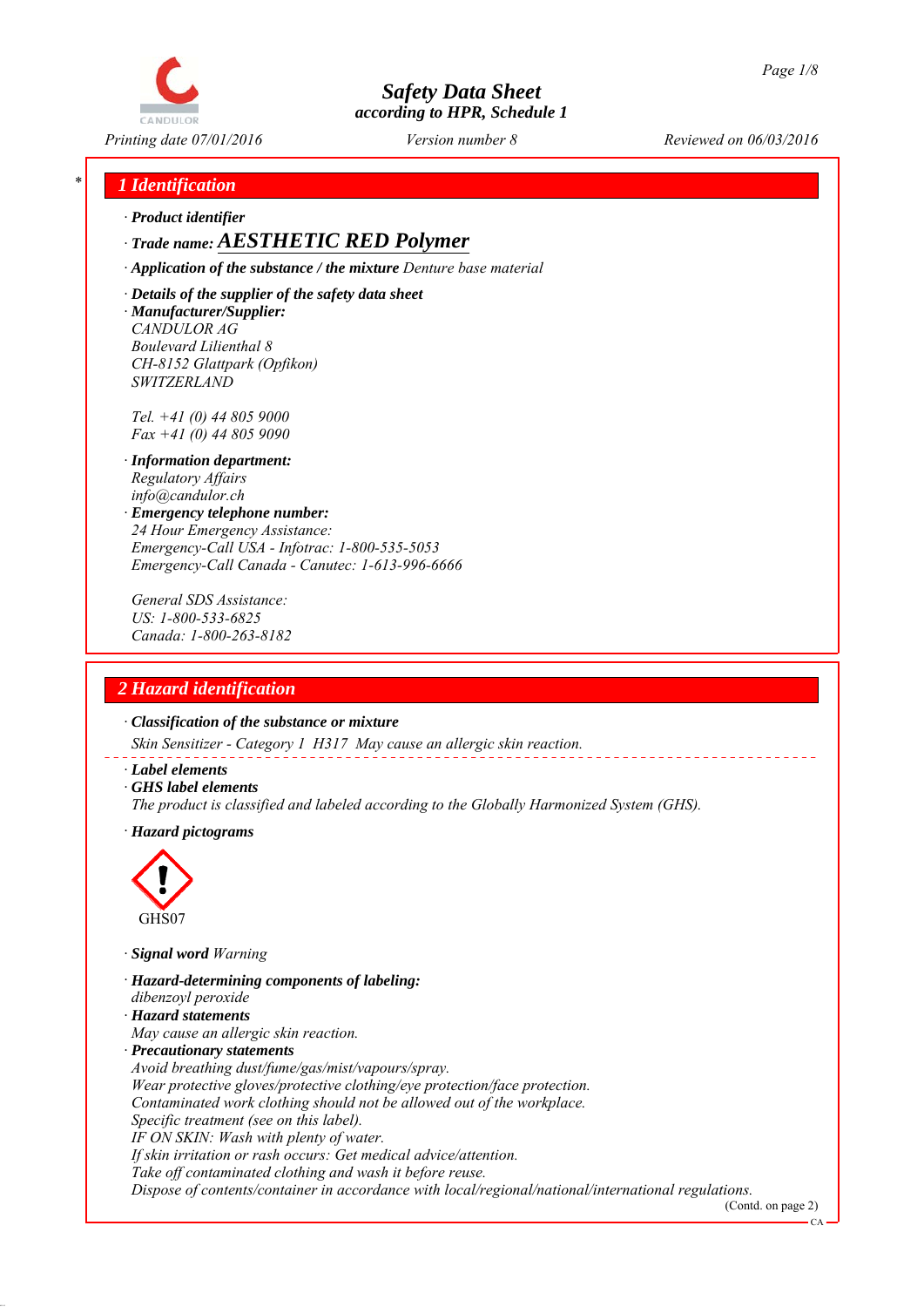# *Safety Data Sheet*

*according to HPR, Schedule 1*

*Printing date 07/01/2016 Reviewed on 06/03/2016 Version number 8*

## *Trade name: AESTHETIC RED Polymer*

(Contd. of page 1) *∙ Classification system: ∙ NFPA ratings (scale 0 - 4)* 0 1  $\overline{\mathbf{0}}$ *Health = 0 Fire = 1 Reactivity = 0 ∙ HMIS-ratings (scale 0 - 4)* HEALTH FIRE  $\overline{REACTIVITY \, 0}$  *Reactivity = 0* 0 *Health = 0*  $\overline{1}$ *Fire = 1 ∙ Other hazards Dust generation Particular danger of slipping on leaked/spilled product. ∙ Results of PBT and vPvB assessment ∙ PBT: Not applicable. ∙ vPvB: Not applicable. 3 Composition/Information on ingredients ∙ Chemical characterization: Mixtures ∙ Description: > 95% Polymethylmethacrylate ∙ Dangerous components: CAS: 94-36-0 dibenzoyl peroxide* 1-1.5% w/w *\* 4 First aid measures ∙ Description of first aid measures ∙ General information: No special measures required. ∙ After inhalation: Supply fresh air; consult doctor in case of complaints. ∙ After skin contact: Rinse with water. ∙ After eye contact: Rinse opened eye for several minutes under running water. Then consult a doctor. ∙ After swallowing: Rinse out mouth and then drink plenty of water. If symptoms persist consult doctor. ∙ Information for doctor: ∙ Most important symptoms and effects, both acute and delayed No further relevant information available. ∙ Indication of any immediate medical attention and special treatment needed No further relevant information available.*

## *5 Firefighting measures*

- *∙ Extinguishing media*
- *∙ Suitable extinguishing agents:*
- *CO2, extinguishing powder or water spray. Fight larger fires with water spray or alcohol resistant foam.*
- *∙ Special hazards arising from the substance or mixture No further relevant information available.*
- *∙ Advice for firefighters*
- *∙ Protective equipment: No special measures required.*

(Contd. on page 3)

CA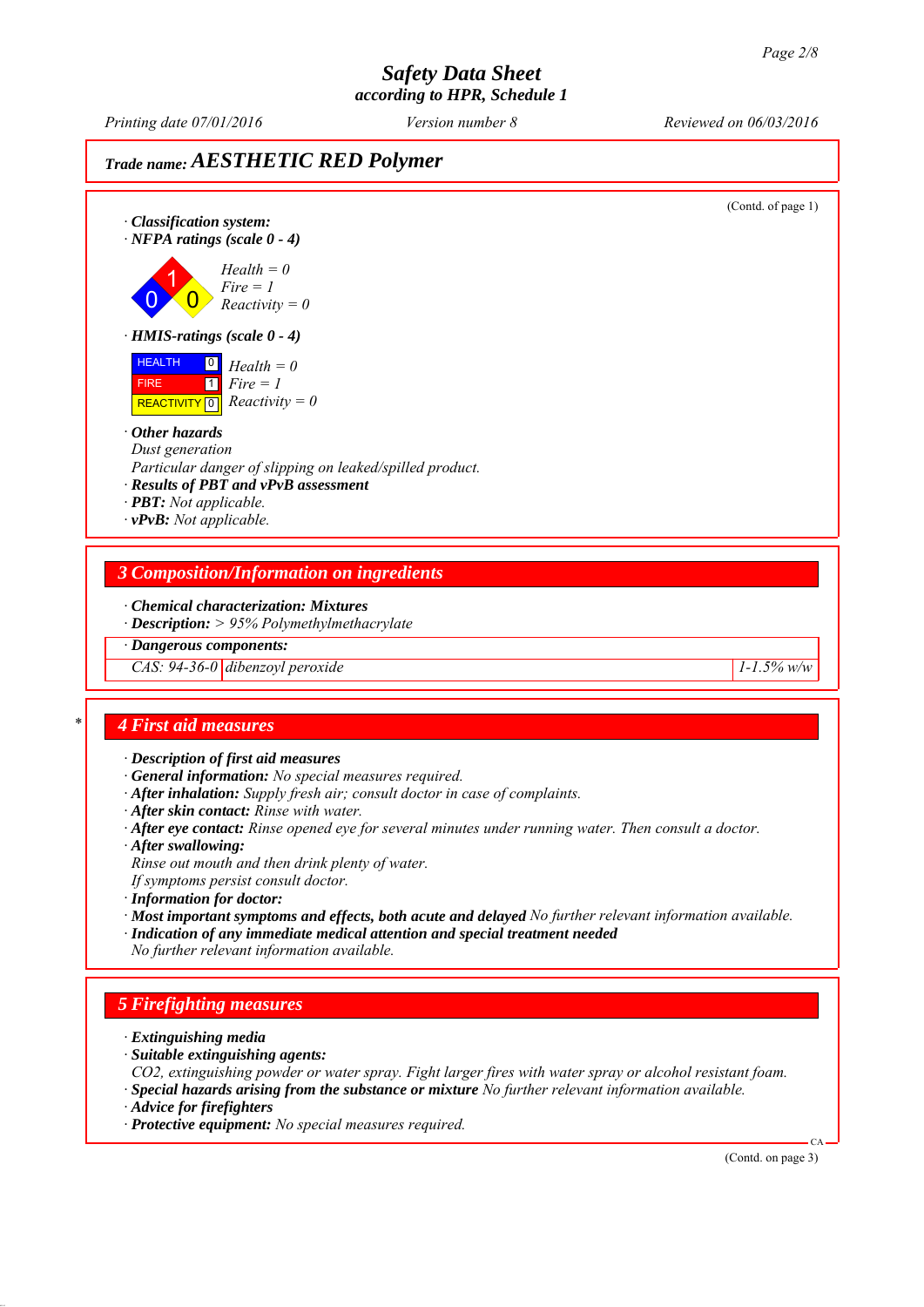*Printing date 07/01/2016 Reviewed on 06/03/2016 Version number 8*

## *Trade name: AESTHETIC RED Polymer*

(Contd. of page 2)

## *6 Accidental release measures*

- *∙ Personal precautions, protective equipment and emergency procedures Not required.*
- *∙ Environmental precautions: Do not allow to enter sewers/ surface or ground water.*
- *∙ Methods and material for containment and cleaning up: Pick up mechanically.*
- *∙ Reference to other sections*
- *See Section 7 for information on safe handling.*
- *See Section 8 for information on personal protection equipment.*
- *See Section 13 for disposal information.*

## *7 Handling and storage*

### *∙ Handling:*

- *∙ Precautions for safe handling Only adequately trained personnel should handle this product. For use in dentistry only.*
- *∙ Information about protection against explosions and fires: No special measures required.*
- *∙ Conditions for safe storage, including any incompatibilities*
- *∙ Storage:*
- *∙ Requirements to be met by storerooms and receptacles: Store only in the original receptacle.*
- *∙ Information about storage in one common storage facility: Not required.*
- *∙ Further information about storage conditions: Protect from heat and direct sunlight.*
- *∙ Specific end use(s) No further relevant information available.*

## *8 Exposure controls/ Personal protection*

*∙ Additional information about design of technical systems: No further data; see item 7.*

*∙ Control parameters*

*∙ Components with limit values that require monitoring at the workplace:*

*CAS: 94-36-0 dibenzoyl peroxide*

*EL Long-term value: 5 mg/m³*

*EV Long-term value: 5 mg/m³*

*∙ Additional information: The lists that were valid during the creation were used as basis.*

- *∙ Exposure controls*
- *∙ Personal protective equipment:*

*∙ General protective and hygienic measures: Usual hygienic measures for dental practice and dental laboratories. Keep away from foodstuffs, beverages and feed. Wash hands before breaks and at the end of work. Avoid contact with the skin. ∙ Breathing equipment: Use respiratory protective device against the effects of dust.*

*∙ Protection of hands:*



*Protective gloves*

*After use of gloves apply skin-cleaning agents and skin cosmetics.*

*∙ Material of gloves Butyl rubber, BR*

*Chloroprene rubber, CR*

(Contd. on page 4)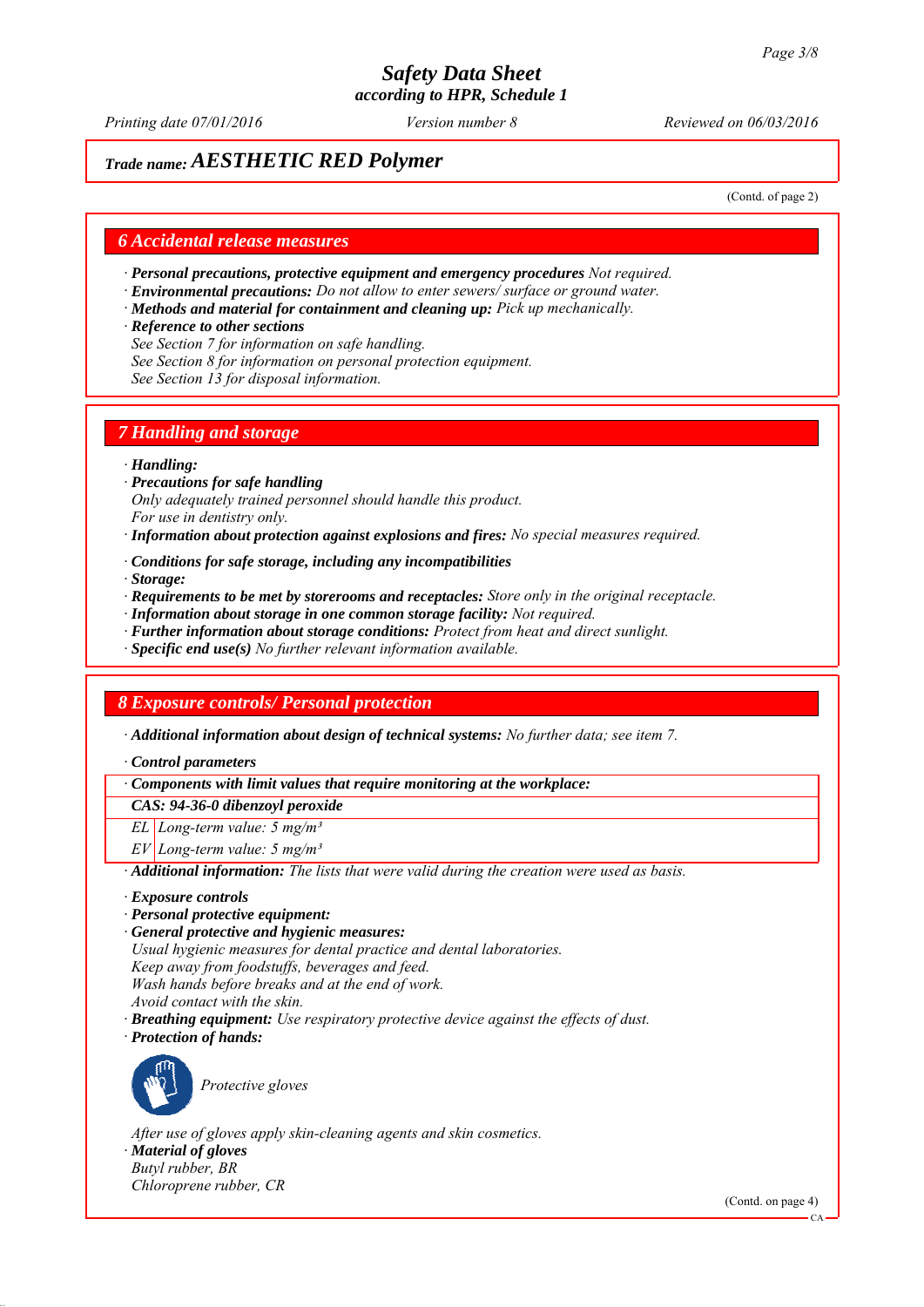*Printing date 07/01/2016 Reviewed on 06/03/2016 Version number 8*

# *Trade name: AESTHETIC RED Polymer*

(Contd. of page 3)

*Natural rubber, NR Nitrile rubber, NBR Fluorocarbon rubber (Viton) Selection of the glove material on consideration of the penetration times, rates of diffusion and the degradation*

*∙ Penetration time of glove material The exact break through time has to be found out by the manufacturer of the protective gloves and has to be observed.*

*∙ Eye protection: Safety glasses*

| <b>9 Physical and chemical properties</b><br>· Information on basic physical and chemical properties<br><b>General Information</b><br>$\cdot$ Appearance: |                                                                                  |
|-----------------------------------------------------------------------------------------------------------------------------------------------------------|----------------------------------------------------------------------------------|
|                                                                                                                                                           |                                                                                  |
| Color:                                                                                                                                                    | According to product specification                                               |
| $\cdot$ Odor:                                                                                                                                             | Characteristic                                                                   |
| · Odor threshold:                                                                                                                                         | Not determined.                                                                  |
| $\cdot$ pH-value:                                                                                                                                         | Not applicable.                                                                  |
| $\cdot$ Change in condition<br><b>Melting point/Melting range:</b><br><b>Boiling point/Boiling range:</b>                                                 | 150 °C<br>Undetermined.                                                          |
| · Flash point:                                                                                                                                            | 250 °C                                                                           |
| · Flammability (solid, gaseous):                                                                                                                          | Not determined.                                                                  |
| · Auto igniting:                                                                                                                                          | Product is not selfigniting.                                                     |
| Danger of explosion:                                                                                                                                      | Product does not present an explosion hazard.                                    |
| · Explosion limits:                                                                                                                                       |                                                                                  |
| Lower:                                                                                                                                                    | Not determined.                                                                  |
| <b>Upper:</b>                                                                                                                                             | Not determined.                                                                  |
| $\cdot$ Vapor pressure:                                                                                                                                   | Not applicable.                                                                  |
| $\cdot$ Density at 20 $\cdot$ C:                                                                                                                          | $1.2$ g/cm <sup>3</sup>                                                          |
| · Relative density                                                                                                                                        | Not determined.                                                                  |
| · Vapor density                                                                                                                                           | Not applicable.                                                                  |
| $\cdot$ Evaporation rate                                                                                                                                  | Not applicable.                                                                  |
| · Solubility in / Miscibility with                                                                                                                        |                                                                                  |
| Water:                                                                                                                                                    | Nearly insoluble.                                                                |
| · Partition coefficient (n-octanol/water): Not determined.                                                                                                |                                                                                  |
| · Viscosity:<br>Dynamic:<br>Kinematic:<br>$\cdot$ Other information                                                                                       | Not applicable.<br>Not applicable.<br>No further relevant information available. |

## *10 Stability and reactivity*

*∙ Reactivity No further relevant information available.*

*∙ Chemical stability Stable under normal handling and storage conditions.*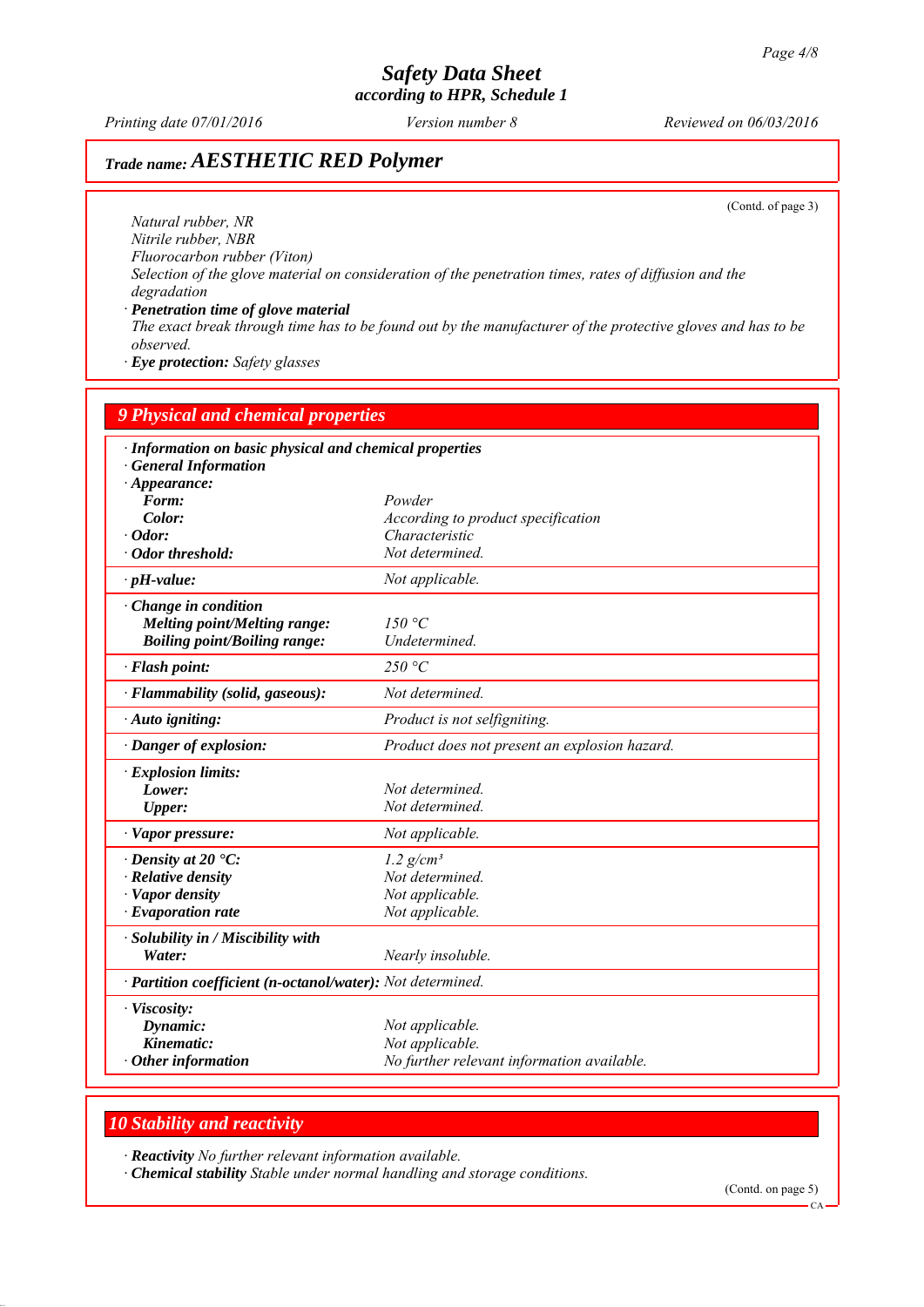# *Safety Data Sheet*

*according to HPR, Schedule 1*

*Printing date 07/01/2016 Reviewed on 06/03/2016 Version number 8*

(Contd. of page 4)

## *Trade name: AESTHETIC RED Polymer*

- *∙ Thermal decomposition / conditions to be avoided: No decomposition if used according to specifications.*
- *∙ Possibility of hazardous reactions No dangerous reactions known.*
- *∙ Conditions to avoid No further relevant information available.*
- *∙ Incompatible materials: No further relevant information available.*
- *∙ Hazardous decomposition products: None under normal conditions of storage and use.*

## *\* 11 Toxicological information*

- *∙ Information on toxicological effects*
- *∙ Acute toxicity:*
- *∙ on the skin: No irritant effect.*
- *∙ on the eye: No irritating effect.*
- *∙ Sensitization: Sensitization possible through skin contact.*
- *∙ Additional toxicological information: No further relevant information available.*
- *∙ Carcinogenic categories*
- *∙ IARC (International Agency for Research on Cancer)*

*CAS: 9011-14-7 polymethylmethacrylate 3* 

*CAS: 94-36-0 dibenzoyl peroxide 3* 

#### *∙ NTP (National Toxicology Program)*

*None of the ingredients is listed.*

*∙ OSHA-Ca (Occupational Safety & Health Administration)*

*None of the ingredients is listed.*

## *12 Ecological information*

- *∙ Toxicity*
- *∙ Aquatic toxicity: No further relevant information available.*
- *∙ Persistence and degradability No further relevant information available.*
- *∙ Behavior in environmental systems:*
- *∙ Bioaccumulative potential No further relevant information available.*
- *∙ Mobility in soil No further relevant information available.*
- *∙ Additional ecological information:*
- *∙ General notes:*
- *Water hazard class 1 (Self-assessment): slightly hazardous for water*

*Do not allow undiluted product or large quantities of it to reach ground water, water course or sewage system.*

- *∙ Results of PBT and vPvB assessment*
- *∙ PBT: Not applicable.*
- *∙ vPvB: Not applicable.*
- *∙ Other adverse effects No further relevant information available.*

## *13 Disposal considerations*

- *∙ Waste treatment methods*
- *∙ Recommendation:*

*Take to an approved landfill or a waste incineration plant, under conditions approved by the local authority.* (Contd. on page 6)

 $CA$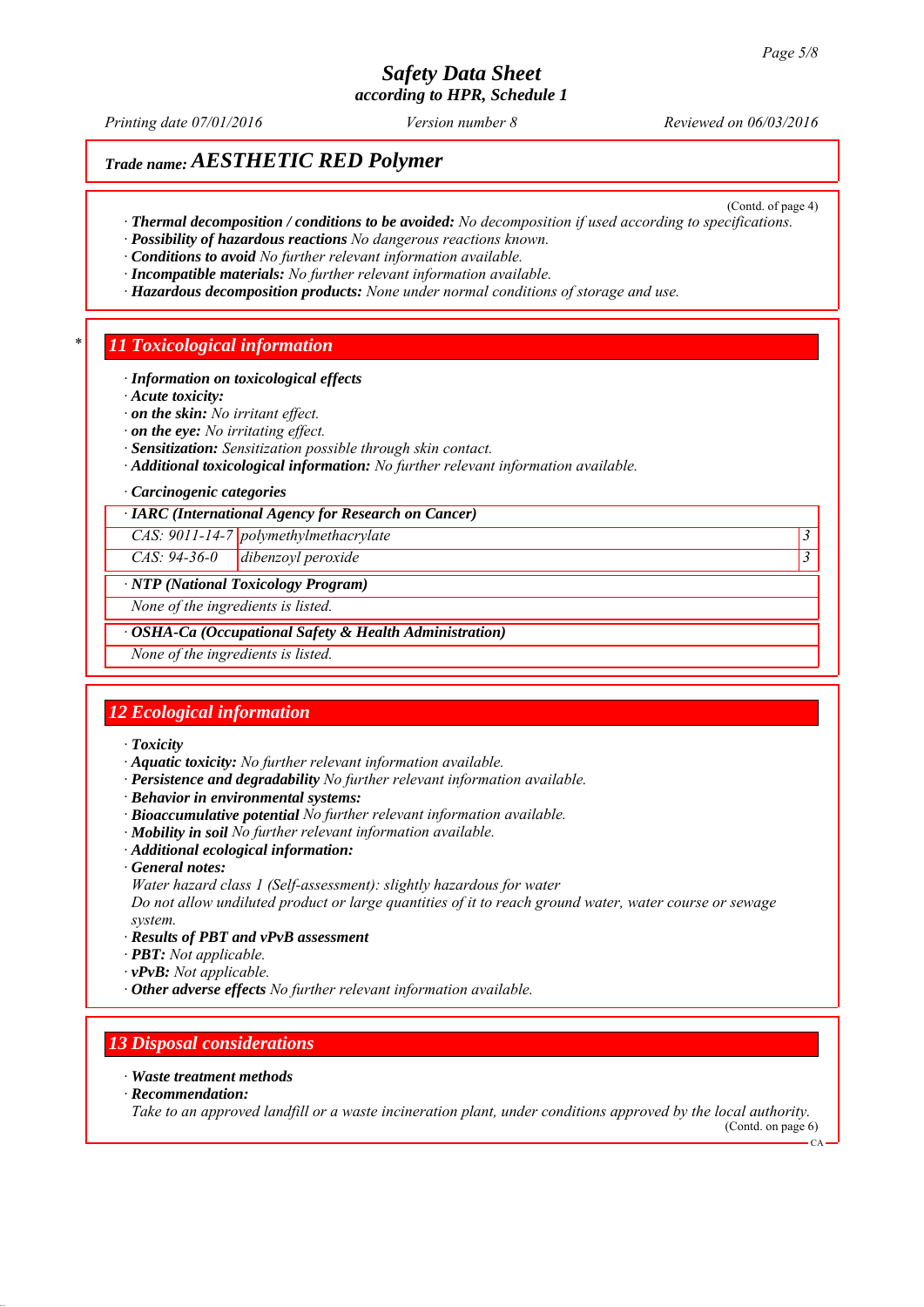*Printing date 07/01/2016 Reviewed on 06/03/2016 Version number 8*

## *Trade name: AESTHETIC RED Polymer*

(Contd. of page 5)

*∙ Uncleaned packagings:*

*∙ Recommendation: Disposal must be made according to official regulations.*

| <b>14 Transport information</b>                                                     |                                                                                   |
|-------------------------------------------------------------------------------------|-----------------------------------------------------------------------------------|
| $\cdot$ UN-Number<br>· DOT, TDG, ADN, IMDG, IATA                                    | Void                                                                              |
| $\cdot$ UN proper shipping name<br>· DOT, TDG, ADN, IMDG, IATA                      | Void                                                                              |
| $\cdot$ Transport hazard class(es)                                                  |                                                                                   |
| · DOT, TDG, ADN, IMDG, IATA<br>$\cdot Class$                                        | Void                                                                              |
| · Packing group<br>· DOT, TDG, IMDG, IATA                                           | Void                                                                              |
| · Environmental hazards:<br>$\cdot$ Marine pollutant:                               | No                                                                                |
| · Special precautions for user                                                      | Not applicable.                                                                   |
| · Transport in bulk according to Annex II of<br><b>MARPOL73/78 and the IBC Code</b> | Not applicable.                                                                   |
| · Transport/Additional information:                                                 | Product is not classified as a dangerous good for transport<br>(ADR, IMDG, IATA). |
| · UN "Model Regulation":                                                            | Void                                                                              |

## *15 Regulatory information*

*∙ Safety, health and environmental regulations/legislation specific for the substance or mixture*

*∙ Sara*

*∙ Section 355 (extremely hazardous substances):*

*None of the ingredients is listed.*

*∙ Section 313 (Specific toxic chemical listings):*

*CAS: 94-36-0 dibenzoyl peroxide*

*∙ TSCA (Toxic Substances Control Act):*

*All ingredients are listed.*

*∙ Proposition 65*

*∙ Chemicals known to cause cancer:*

*None of the ingredients is listed.*

*∙ Chemicals known to cause reproductive toxicity for females:*

*None of the ingredients is listed.*

*∙ Chemicals known to cause reproductive toxicity for males:*

*None of the ingredients is listed.*

*∙ Chemicals known to cause developmental toxicity:*

*None of the ingredients is listed.*

(Contd. on page 7)

CA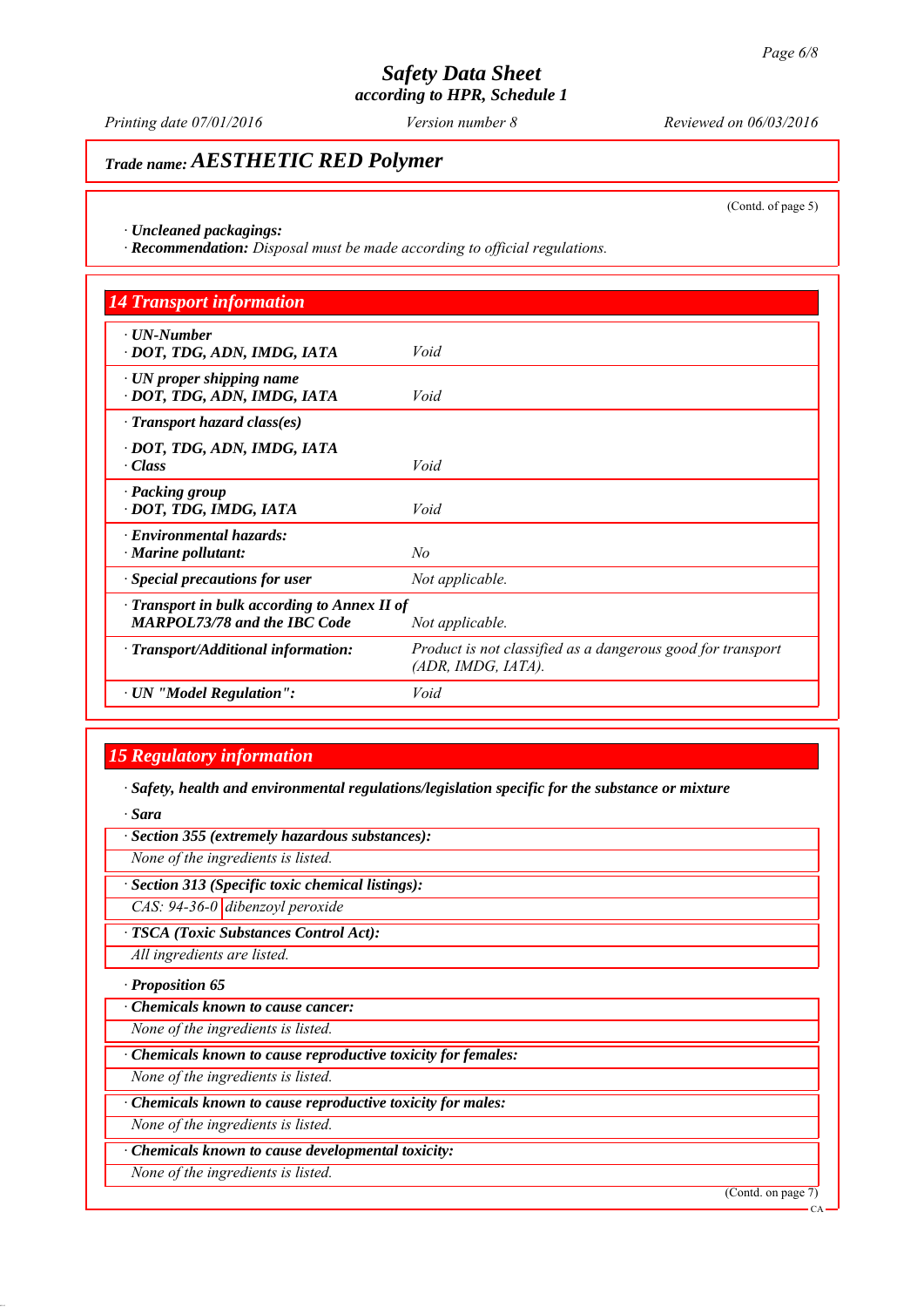*Printing date 07/01/2016 Reviewed on 06/03/2016 Version number 8*

## *Trade name: AESTHETIC RED Polymer*

(Contd. of page 6)

### *∙ Carcinogenic categories*

*∙ EPA (Environmental Protection Agency)*

*None of the ingredients is listed.*

### *∙ TLV (Threshold Limit Value established by ACGIH)*

*CAS: 94-36-0 dibenzoyl peroxide* A4

## *∙ NIOSH-Ca (National Institute for Occupational Safety and Health)*

*None of the ingredients is listed.*

### *∙ GHS label elements*

*The product is classified and labeled according to the Globally Harmonized System (GHS). ∙ Hazard pictograms*



*∙ Signal word Warning*

*∙ Hazard-determining components of labeling:*

- *dibenzoyl peroxide*
- *∙ Hazard statements*

*May cause an allergic skin reaction.*

*∙ Precautionary statements*

*Avoid breathing dust/fume/gas/mist/vapours/spray. Wear protective gloves/protective clothing/eye protection/face protection. Contaminated work clothing should not be allowed out of the workplace. Specific treatment (see on this label). IF ON SKIN: Wash with plenty of water. If skin irritation or rash occurs: Get medical advice/attention. Take off contaminated clothing and wash it before reuse. Dispose of contents/container in accordance with local/regional/national/international regulations.*

*∙ National regulations:*

*∙ Other regulations, limitations and prohibitive regulations*

*The product is a medical device according to the Directive 93/42/EEC. This product is classified as a medical device under US and Canadian regulations and has been reviewed by the US Food and Drug Administration and Health Canada.*

*∙ Chemical safety assessment: A Chemical Safety Assessment has not been carried out.*

### *\* 16 Other information*

*This information is based on our present knowledge. However, this shall not constitute a guarantee for any specific product features and shall not establish a legally valid contractual relationship.*

*∙ Date of preparation / last revision 07/01/2016 / 7*

*∙ Abbreviations and acronyms: IMDG: International Maritime Code for Dangerous Goods DOT: US Department of Transportation IATA: International Air Transport Association ACGIH: American Conference of Governmental Industrial Hygienists EINECS: European Inventory of Existing Commercial Chemical Substances ELINCS: European List of Notified Chemical Substances CAS: Chemical Abstracts Service (division of the American Chemical Society) NFPA: National Fire Protection Association (USA) HMIS: Hazardous Materials Identification System (USA) PBT: Persistent, Bioaccumulative and Toxic vPvB: very Persistent and very Bioaccumulative*

(Contd. on page 8)